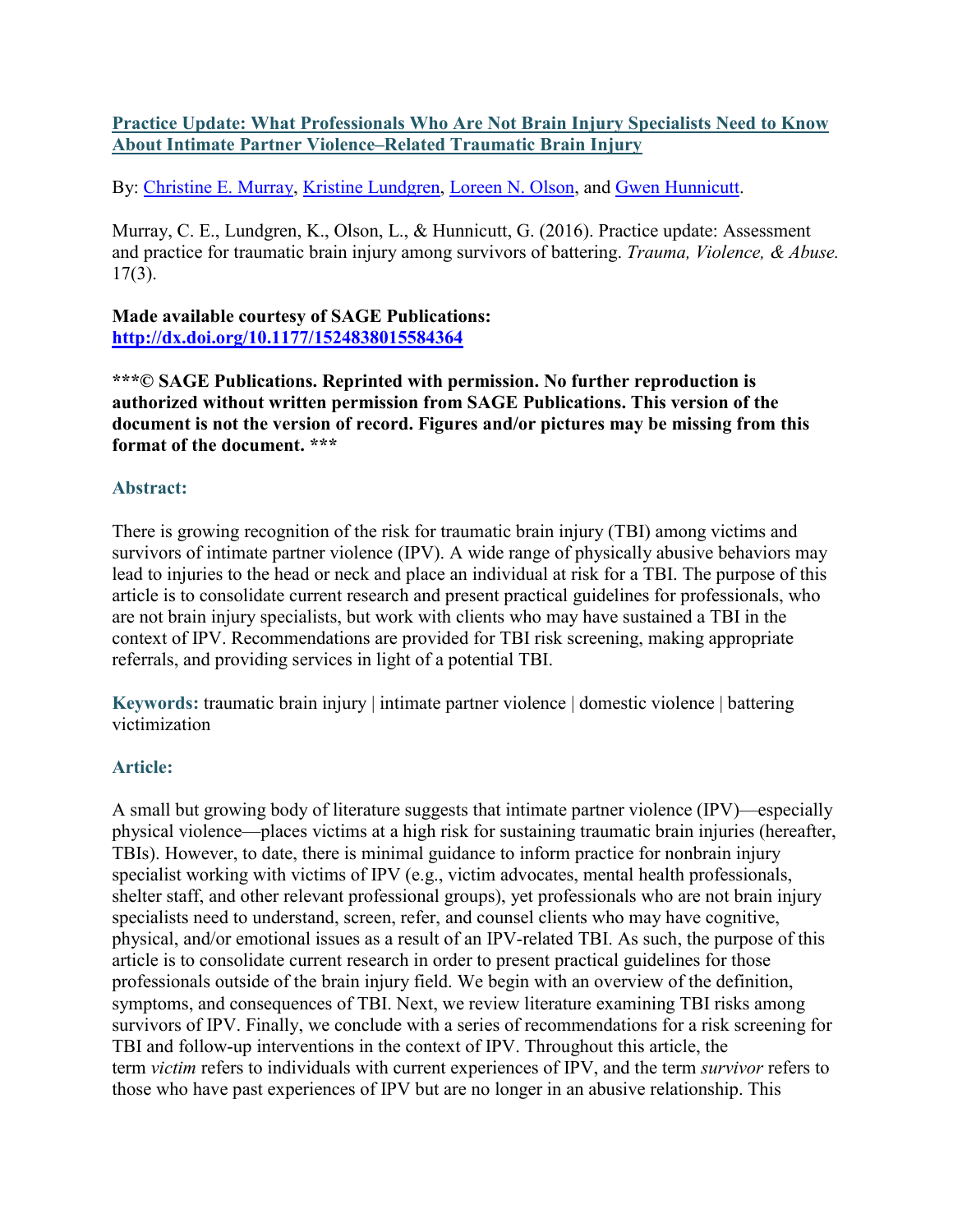distinction is important because the implications for recovery from TBI and potential for worsening and repeat occurrence of TBI is impacted by whether or not an individual remains to an abusive partnership.

TBI is one of the most common and financially devastating health problems in our society. About 1.75 million people are diagnosed with TBI annually in the United States (Faul, Xu, & Wald, 2010) and recent estimates suggest as many as 320,000 soldiers who have sustained a TBI (Tanielian & Jaycox, 2008) as well as thousands who do not seek medical attention are not included in the overall statistic. Thus, this number is a gross underestimate of the actual occurrence of TBI in the United States (Delaney, Abuzeyad, Correa, & Foxford, 2005). Survivors of IPV are another group that are at high risk for brain injury, yet the statistics on the number of individuals who sustain a TBI from an IPV-related event is unclear because the injury may not be reported or may not be readily apparent. IPV-related TBI is unique from TBIs in other populations at high risk for brain injury because individuals who live with an abusive partner may be subject to frequent unreported and untreated hits to the head. Repeated injuries are especially worrisome because cumulative TBIs are thought to result in a longer recovery time and have more serious consequences (Valera & Berenbaum, 2003).

According to the Brain Injury Association of America (BIAA), "TBI is defined as an alteration in brain function, or other evidence of brain pathology, caused by an external force." This definition reflects the fact that there are two stages of events following a TBI: a primary event and a secondary event. The primary event entails the initial trauma caused by biomechanical forces directly associated with the injury (e.g., being hit on the head with an object), and the secondary event refers to the changes that occur gradually after the initial injury (minutes to weeks), involving an array of neurochemical and neurometabolic events. Typically, the primary force from trauma to the head subsequently leads to neuronal damage (Barkhoudarian, Hovda, & Giza, 2011) followed by a cascade of secondary events affecting the neurons and the neuronal systems. These secondary events have been reported to be more significant and more disruptive to the brain than the primary event. Secondary events may result in structural changes to the neurons, metabolic dysfunction, or cell death (Barkhoudarian et al., 2011; Giza & Hovda, 2001) and can occur hours to days after the primary event. As a result of these structural and functional changes, short- and/or long-term physical, cognitive, behavioral, and/or emotional symptoms emerge. These symptoms are identified through behavioral observation, standardized and nonstandardized assessment, and patient report. Based on the extent of the symptoms, immediately following the event, individuals are classified into a severity category: mild, moderate, or severe.

The Glasgow Coma Scale (GCS; Teasdale & Jennett, 1974) is the measurement tool most frequently used to measure the level of consciousness immediately following an injury. The GCS score is based on a 15-point behavioral observation scale, which grades behavioral responses into three categories (i.e., eye opening, motor response, and verbal response). A GCS score of 8 or less indicates a severe TBI, a score of 9–12 places an individual in the moderate severity group, and a score of 13–15 indicates a mild TBI (mTBI). The score is thought to reflect the structural and functional status of the central nervous system immediately following the injury.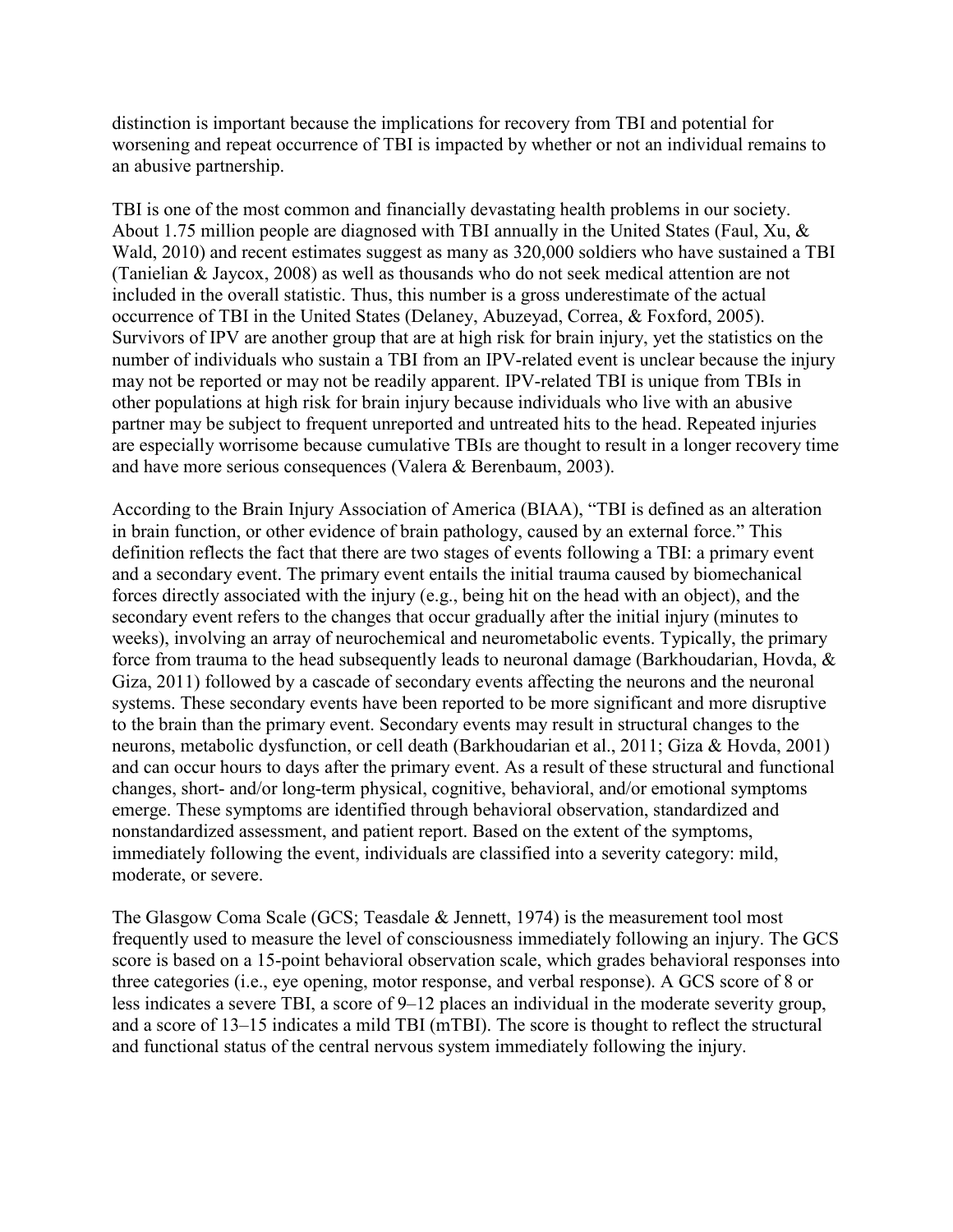Categorizing TBI into moderate and severe levels of deficit is fairly straightforward due to the severity of symptoms (e.g., length of unconsciousness), but mTBI is more problematic to diagnose because it is difficult to define and measure the symptoms with current technology and mTBI can be present with little or no loss of consciousness. In an attempt to better define the mTBI group, an interdisciplinary Special Interest Group of the American Congress of Rehabilitation Medicine (mTBI committee) published a definition of mTBI in 1993 that is still widely cited in the literature today (Ruff et al., 2009). According to this definition, mTBI is

> any period of loss of consciousness; any loss of memory for events immediately before or after the accident; any alteration in mental state at the time of the accident (e.g., feeling dazed, disoriented or confused); and focal neurological deficit(s) that may or may not be transient; but where the severity of the injury does not exceed the following: posttraumatic amnesia not greater than 24 hours; after 30 minutes, an initial Glasgow Coma Scale (GCS) of 13–15; and loss of consciousness of approximately 30 minutes or less. (Mild Traumatic Brain Injury Committee, 1993, p. 86)

Most definitions of mTBI do not include a description of neuroradiological findings (e.g., computed tomography [CT] and magnetic resonance imaging [MRI] scans). Conventional neuroimaging scans, which are frequently used in health care settings, are not sensitive enough to detect the subtle changes in brain structure and function indicative of mTBI. In fact, structural changes are observed in neuroimaging in only a small number of individuals who sustained an mTBI using standard CTs or MRIs. Borg et al. (2004) report that only 5% of individuals with a GCS of 15 and approximately 30% of individuals with a GCS of 13 showed abnormal CT scans. This is problematic, as 85% of all TBIs are classified into the mTBI category (Bazarian et al., 2009). Thus, a medical report indicating no brain damage noted on the CT scan does not necessarily mean that an individual has not sustained a brain injury, only that it was not detected with this technology.

In cases of mTBI, changes to the brain occur at the cellular and vascular level due to dysfunction of the neurons and neuronal systems not destruction (Iverson, Lange, Gaetz, & Zasler, 2007). Animal studies and postmortem examination of injured brains have been most useful in substantiating the existence of these brain changes and providing descriptive information about both the primary and the secondary effects of mTBI. These studies suggest that the pathophysiology of an mTBI is quite complex (Blumbergs et al., 1994) and is still not fully understood. In addition, many individuals with mTBI may be misdiagnosed due to the limitations of neuroimaging scans in detecting these subtle structural changes. Without an objective means to measure the extent of the physiological changes in the brain, individuals who have sustained injury to the head and/or neck are often given a clean bill of health.

Functional recovery from TBIs is difficult to predict, yet health care professionals typically rely on the severity of injury to predict recovery (Jennett, Snokek, Bond, & Brooks, 1981). It is thought that the most severely impaired patients will show the least recovery, but this method of prediction is not without flaws (Novack, Alderson, Bush, Meythale, & Canupp, 2000). For those with the mildest form of TBI, which encompasses many survivors of IPV, the literature suggests that they will have good functional outcomes within days or weeks post-injury (Gronwall  $\&$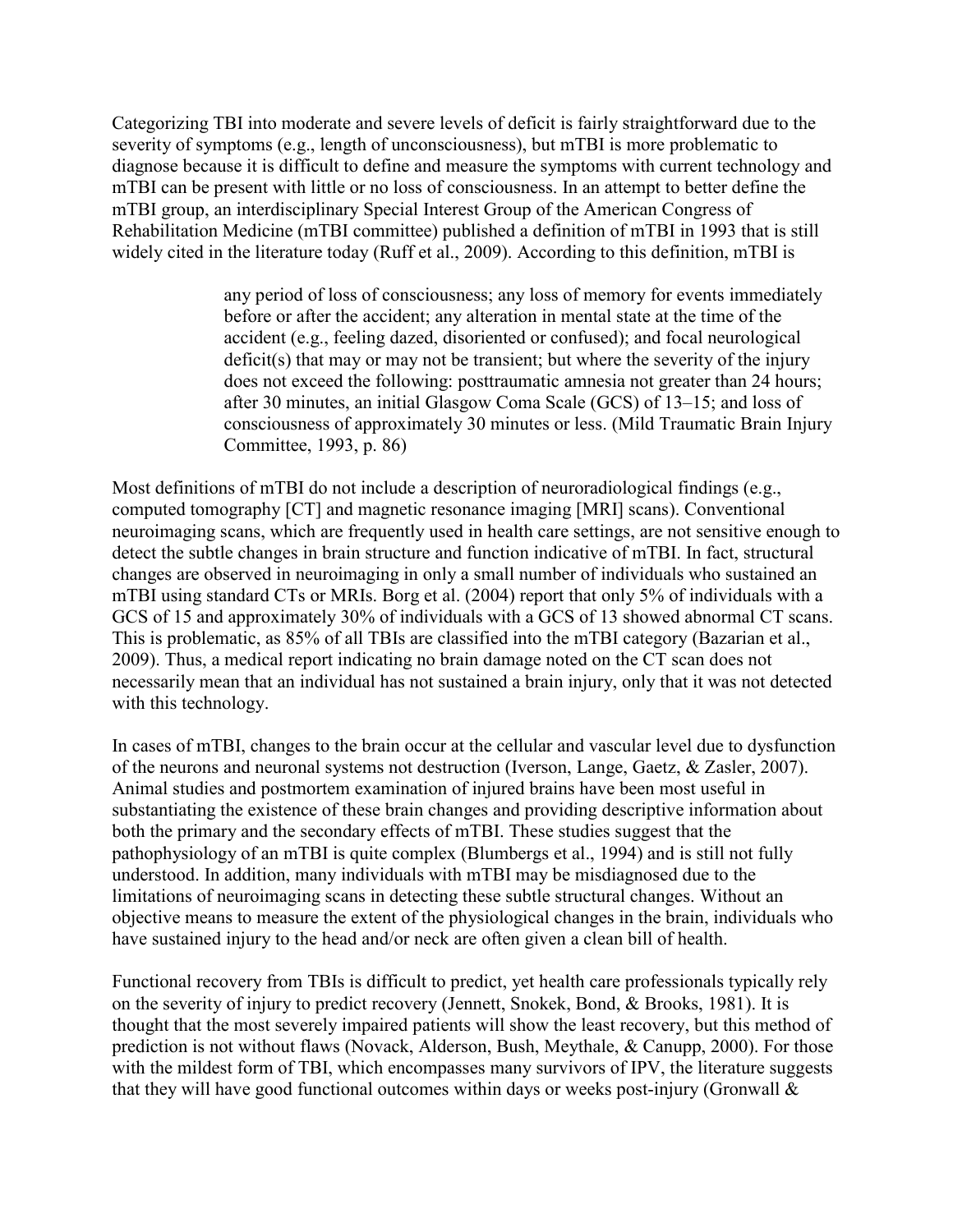Wrightson, 1975;Ponsford et al., 2000), yet this is not true for all individuals who have sustained an mTBI. For a small number of individuals with mTBI, there may be lasting physical, emotional, and/or cognitive deficits (Ruff & Jurica, 1999; Vanderploeg, Belanger, & Curtiss, 2009). Close to 25% of individuals who have sustained an mTBI show chronic side effects (e.g., slowed information processing speed and attention deficits), even when they are apparently symptom free as measured by standardized tests (Stuss et al., 1985; Warden et al., 2001). The reason for persistent symptoms in a small group of individuals with mTBI is still unclear. Numerous factors have been cited as influencing this outcome, including history of previous TBIs (McKee et al., 2009), genetic factors (Diaz-Arrastia & Baxter, 2006), age (Dikmen, Ross, Machamer, & Temkin, 1995; Katz & Alexander, 1994), gender (Ponsford et al., 2000), and preexisting psychiatric disorders (Ponsford et al., 2000). There are many unanswered diagnostic and prognostic questions in the field of TBI that current clinical tools cannot address, yet there is a critical need given the sheer number of TBIs each year.

The media is aware of the numbers and have given more attention to the disorder in recent years. Attention typically focuses on two specific populations: military veterans returning from war who sustained TBIs during warfare and athletes, particularly professional football players in the National Football League (e.g., Wenner, 2012). Because of the media attention, professionals working with athletes and military personnel continue to learn a great deal about TBI and its impact. However, noticeably absent from this public dialogue surrounding TBI has been survivors of IPV, which is problematic for a number of reasons. First, the resources available to support this population of victims and survivors are remarkably few as compared to the other groups, and therefore, the lack of media attention keeps IPV survivors hidden from the public's view. Second, with less attention to IPV, professionals who work with victims and survivors may be less apt to recognize TBI symptoms within this population, as the condition may not be viewed as common or relevant to them. Finally, victims and survivors themselves may be less likely to identify their own risks or indicators of TBI if they view this as an issue that impacts only those who have been in war or injured through athletic pursuits. Nonetheless, as the research reviewed in the next section demonstrates, there is growing recognition of the importance of identifying and responding to the potential risks for TBI associated with IPV.

### **Current Research on IPV-Related TBI**

As an umbrella term that describes a range of behaviors, IPV describes "any form of physical, sexual, emotional, psychological, and/or verbal abuse between partners in a [current or former] intimate relationship" (Murray & Graves, 2012, p. 14). Battering is a more severe form of IPV that involves a "patterned and repeated use of coercive controlling behavior to limit, direct, and shape a partner's thoughts, feelings, and actions" (Almeida & Durkin, 1999, p. 313). Although physical violence may occur in all forms of IPV, the physically abusive dynamics within battering can be especially severe and may involve several forms of violence that may place a victim at risk for a TBI. Any form of force, violence, or trauma to the head or neck can have implications for the healthy functioning of the brain. The Physical Assault subscale of the Revised Conflict Tactics Scale (CTS2; Straus, Hamby, Boney-McCoy, & Sugarman, 1996)—a widely used assessment tool used to measure IPV—provides examples of types of physical force that may occur in physically abusive relationships, although the CTS2 does not ask participants to describe where on their bodies the experienced each form of violence. Examples of physical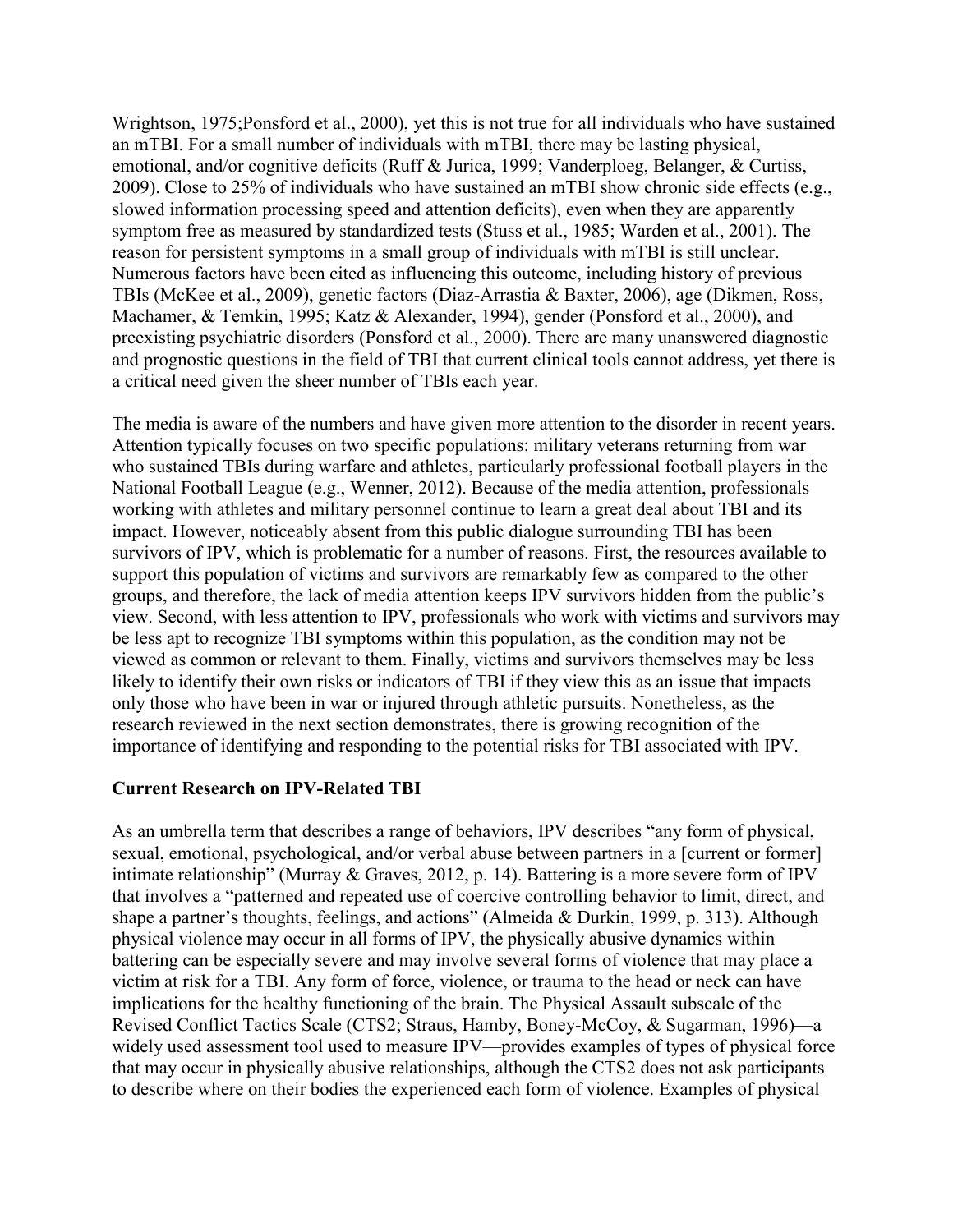violence on the CTS2 include being kicked, punched, slapped, beat up, choked, slammed against the wall, having something thrown at oneself, having a knife or gun used on oneself, being pushed, shoved, and burned. Any one of these could be directed to a victim's head or neck.

TBIs are often unreported and thus untreated among IPV victims. However, based on a comprehensive literature review, Kwako et al. (2011) estimated that TBI is present in anywhere between 30% and 74% of all victims of IPV who seek services in battered women's shelters or emergency departments. Furthermore, rates of physical IPV that involves head and/or neck injuries may be as high as 88–94% (Arosarena, Fritsch, Hsueh, Aynechi, & Haug, 2009). Kwako et al. (2011) concluded that "current research suggests that TBIs are sustained often by women experiencing IPV, likely to occur over multiple incidents, and are unlikely to be reported or treated in medical settings" (p. 3).

Other research suggests the high rates of TBI-related symptoms and/or the types of injuries that could lead to TBIs among community samples of IPV victims (e.g.,Jackson, Philip, Nuttall, & Diller, 2002; Mechanic, Weaver, & Resick, 2008; Valera & Berenbaum, 2003). Even when TBI risk factors and/or symptoms are present, victims may not seek medical care that would help them access assessment and treatment (Roberts & Kim, 2005). Given the patterned nature of abuse within many violent relationships, researchers (e.g., Valera & Berenbaum, 2003) have noted the increased risk posed for individuals with multiple IPV-related TBIs. Existing in a violent partnership exacerbates the risk of cumulative and progressively serious consequences of repeated hits to the head. In addition to the potential for TBI to be a consequence of IPV, the presence of TBI symptoms may increase a victims' risk for further violence, particularly because their symptoms may increase their vulnerability to their abusive partners (Jackson et al., 2002).

Given that abusive incidents within IPV often involve repeated incidents of violence within a single incident, it is possible that a victim may experience multiple injuries to the head and neck within a violent episode. Furthermore, because of the cycle of violence often involved in IPV, repeated episodes of violence may place a victim at risk of repeated injuries to the head and/or neck over a period of time, and the risks of negative consequences from TBI increases significantly in the context of multiple injuries. Although the risk for violence to the head and neck is high among victims of IPV, there is limited recognition and attention to TBI within the current research and practice related to IPV. Therefore, IPV-related TBI, especially when it is mild, may go unrecognized and untreated.

### **Screening and Practice Considerations**

The following screening and practice recommendations are intended to help ensure that survivors' care is delivered in a way that accounts for the unique potential impacts of TBI. Diagnosing TBI is likely outside the purview of most readers of this article, and the recommendations presented are primarily for professionals who are not brain injury specialists and therefore are not directly involved in the treatment of TBI but who work with victims and survivors in other ways (e.g., victim advocates, mental health professionals, attorneys, and law enforcement officials). Although these recommendations are intended to be comprehensive, there is no single profile of an individual with a TBI, just as there is no single profile of someone who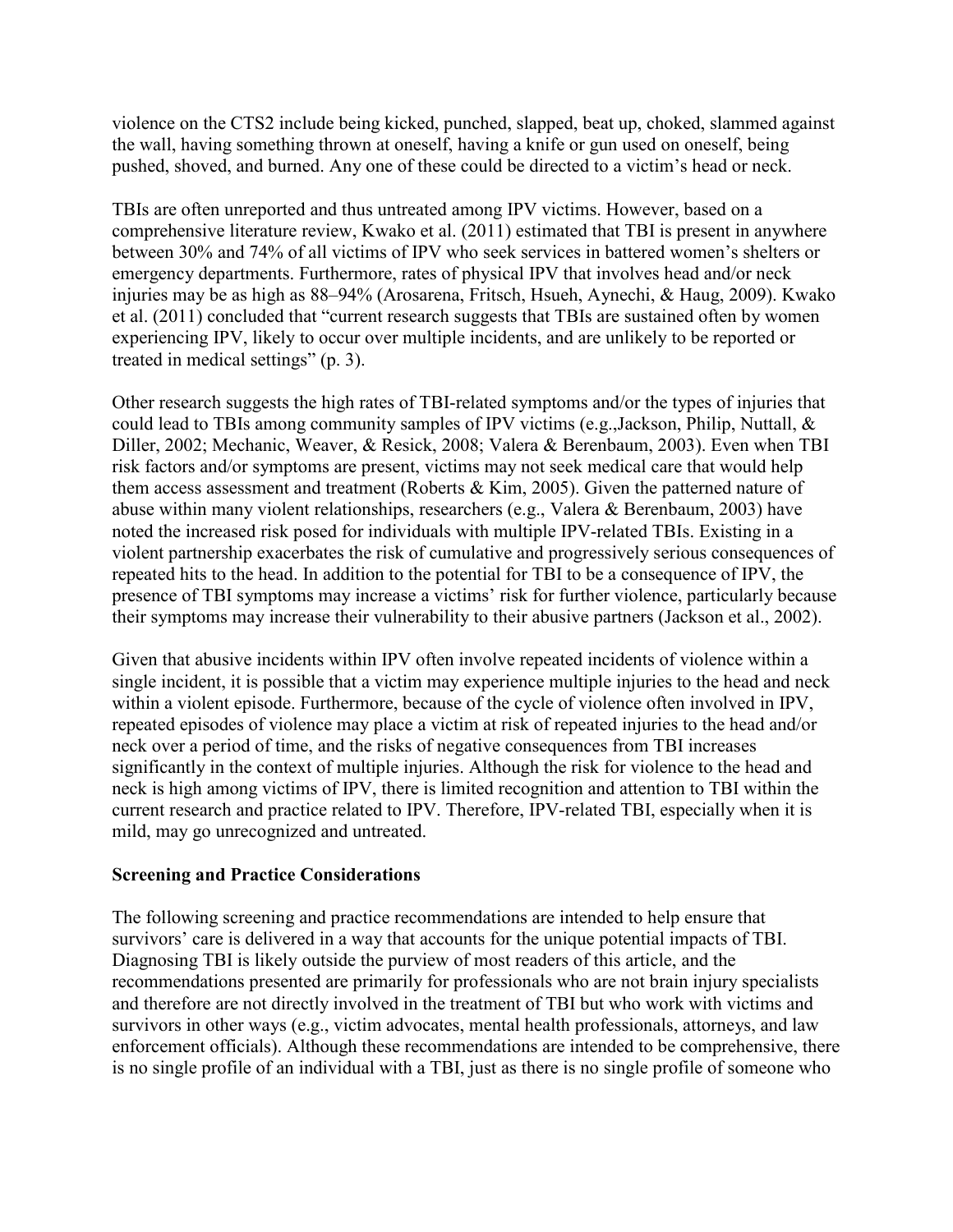has experienced IPV. As such, it is important to customize assessment and intervention methods to match each client's unique needs, goals, resources, and characteristics.

### **Screening Considerations**

Identifying TBI is critical for ensuring that survivors receive proper assessment and treatment. Based on current research, the following six screening practices are recommended:

> 1. Learn the symptoms of mTBI and screen clients for them. The Centers for Disease Control and Prevention (CDC, 2014) suggests that TBI symptoms fall into the following four categories: (a) cognitive disruptions: attending, thinking, and remembering; (b) physical symptoms: nausea, dizziness, and sensitivity to light; (c) emotional and mood-related changes: anger, depression; and (d) sleep disruptions. Some or all of these symptoms may occur immediately following the injury or, as described previously, they may be secondary events apparent in the hours or days following the injury. These symptoms may persist for days or months. Clients may initially describe TBI-like symptoms (e.g., lightheadedness and headache) but not connect them to their experiences with injury to the head or neck. However, if any of the symptoms that could signify a TBI are present in the immediate or long-term aftermath of an IPV-related injury to the head or neck, service providers should encourage survivors to report these symptoms to their primary care physician. Symptoms that are particularly critical to address in the minutes to days following the injury, as they may indicate a highly lethal situation, include a chronic and/or worsening headache; weakness or numbing; frequent vomiting and/or nausea; slurred speech; extreme drowsiness; differences in the dilation of the pupils in the eye; an inability to remember facts or people; increasing confusion or agitation; any unexplained, unusual behavior; and a loss of consciousness (CDC, 2014). Thus, careful gathering of case history information is essential for determining whether a TBI occurred. Screening devices such as the HELPS Brain Injury Screening Tool (Picard, Scarisbrick, & Paluck, 1991) and the Brief TBI Screening (1998) have been shown to be reliable tools for quickly identifying those individual who may be at risk for brain injury. Service providers should encourage at-risk survivors to share the results of the screening with their primary care physician who may then refer them to a brain injury specialist. Readers interested in additional information about how brain functioning may be impacted by IPV, beyond the risk of TBI, are referred toWong, Fong, Lai, and Tiwari (2014) for a comprehensive review.

> 2. Be alert for potential IPV-related violence and injuries that could lead to a TBI. First responders, in particular, should be alert to indicators of a possible TBI (Kwako et al., 2011), but even professionals who work with survivors long after abuse has ended should screen clients for potential TBI, as TBI, even mTBI, can have long-lasting impacts on physical, emotional, and cognitive functioning. One of the first indicators for an IPV-related TBI is the presence of a form of violence that targeted the victim's head or neck. For example, a victim may have a black eye or gash to the head, describe a blow to the head, show evidence of an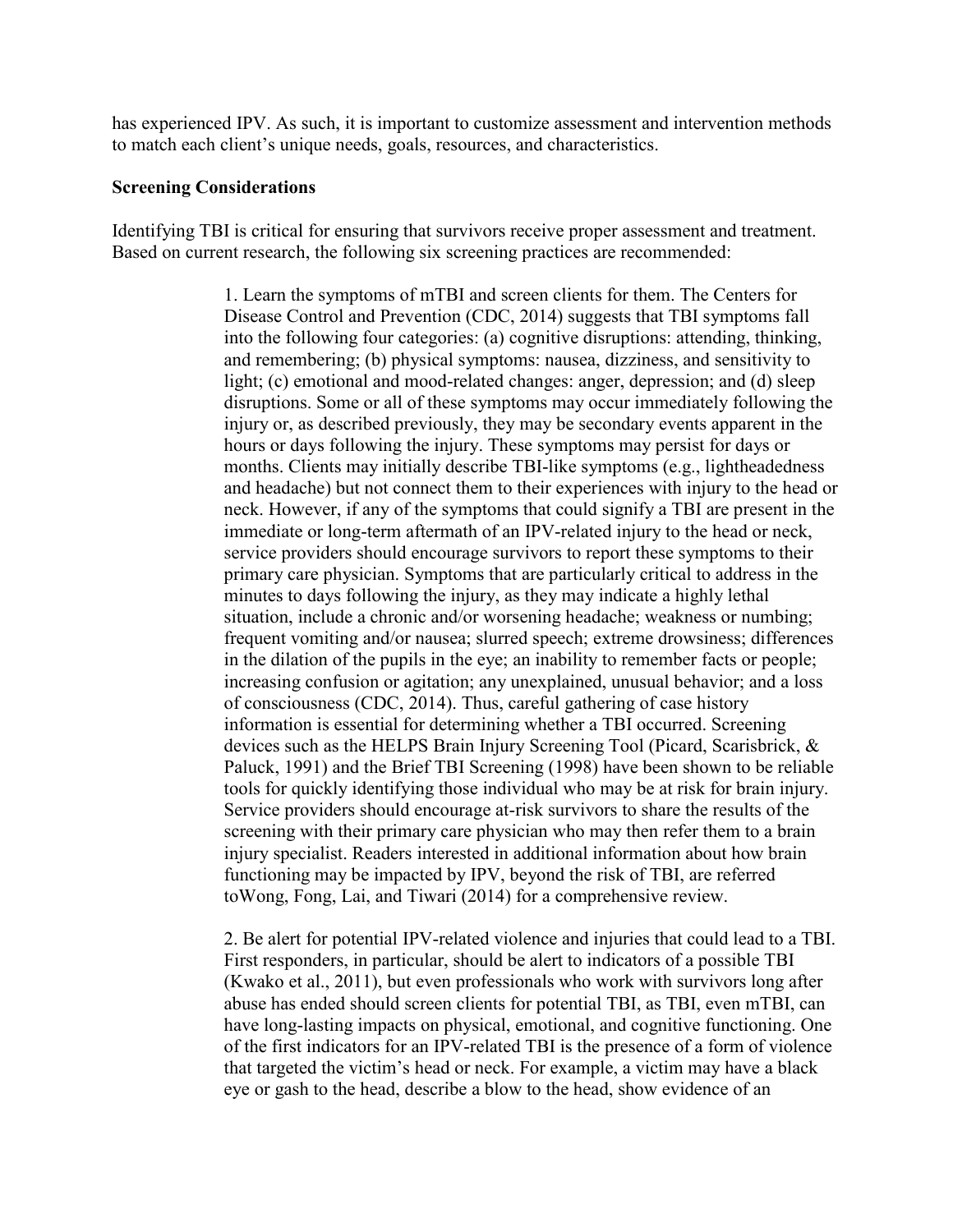attempted strangulation or choking, or indicate that they were pushed against a floor, wall, or object resulting in a direct hit to the head. Professionals should go beyond asking merely what types of violence (e.g., punching, hitting, and pushing) victims and survivors experienced and ask about where on their bodies these forms of violence were experienced. Professionals should also ask about loss of consciousness, blacking out, or seeing stars. One approach for asking these questions is to show the victim a silhouette of a human body and ask them to describe the forms of injury or violence they experienced at different parts of their bodies.

3. Consider how to differentiate possible TBI symptoms from other-related symptom patterns. Readers may have noted the similarities between the TBI symptoms described earlier and other conditions that are common for victims of battering, such as posttraumatic stress disorder (PTSD), anxiety, and depression. Indeed, Kwako et al. (2011) noted that, many of the sequelae evident in survivors of IPV, which have been traditionally linked to abuse severity or PTSD, may be understood as occurring as a result of a physiological disruption to the brain and/or the chronic stress associated with IPV. (p. 7)

In fact, differentiating between PTSD and TBI symptoms can be very challenging, and it is possible for a person to meet the diagnostic criteria for both conditions (Bryant, 2011). Because of the potentially overlapping symptoms, an interdisciplinary approach to diagnosis may be warranted. Thus, professionals can refer victims of IPV who may be exhibiting TBI, PTSD, and any other mental health symptoms to both a medical professional and a mental health professional for thorough assessment. Professionals with long-term involvement with victims and survivors can help clients ensure that these professionals are collaborating and communicating to ensure that treatment recommendations and approaches are appropriate, cohesive, and not overwhelming to the victim or survivor.

> 4. Consider how TBI symptoms may impact the accuracy of assessment findings. Victims and survivors who have experienced a TBI may have resulting cognitive and emotional sequelae that could impair their ability to provide accurate assessment information and/or sustain their focus during an assessment processes that may have a lengthy duration. For example, cognitive symptoms that could impact a victim's ability to participate in the assessment process include confusion (Lezak, 2004), distractibility (Baddeley, Della Sala, Papagano, & Spinnler, 1997), memory deficits, and information processing difficulties (Tinius, 2003). Therefore, when such symptoms are present, professionals can consider ways to modify the assessment or screening process, if possible, to meet the victims' or survivors' unique needs. Modifications may include a slow presentation of information, repeating and rephrasing information, and frequent breaks, for example.

> 5. Use screening information to help clients access beneficial services. One of the main reasons to ensure that a possible IPV-related TBI is properly screened is to inform future treatment and intervention plans (Coelho, Ylvisaker, & Turkstra,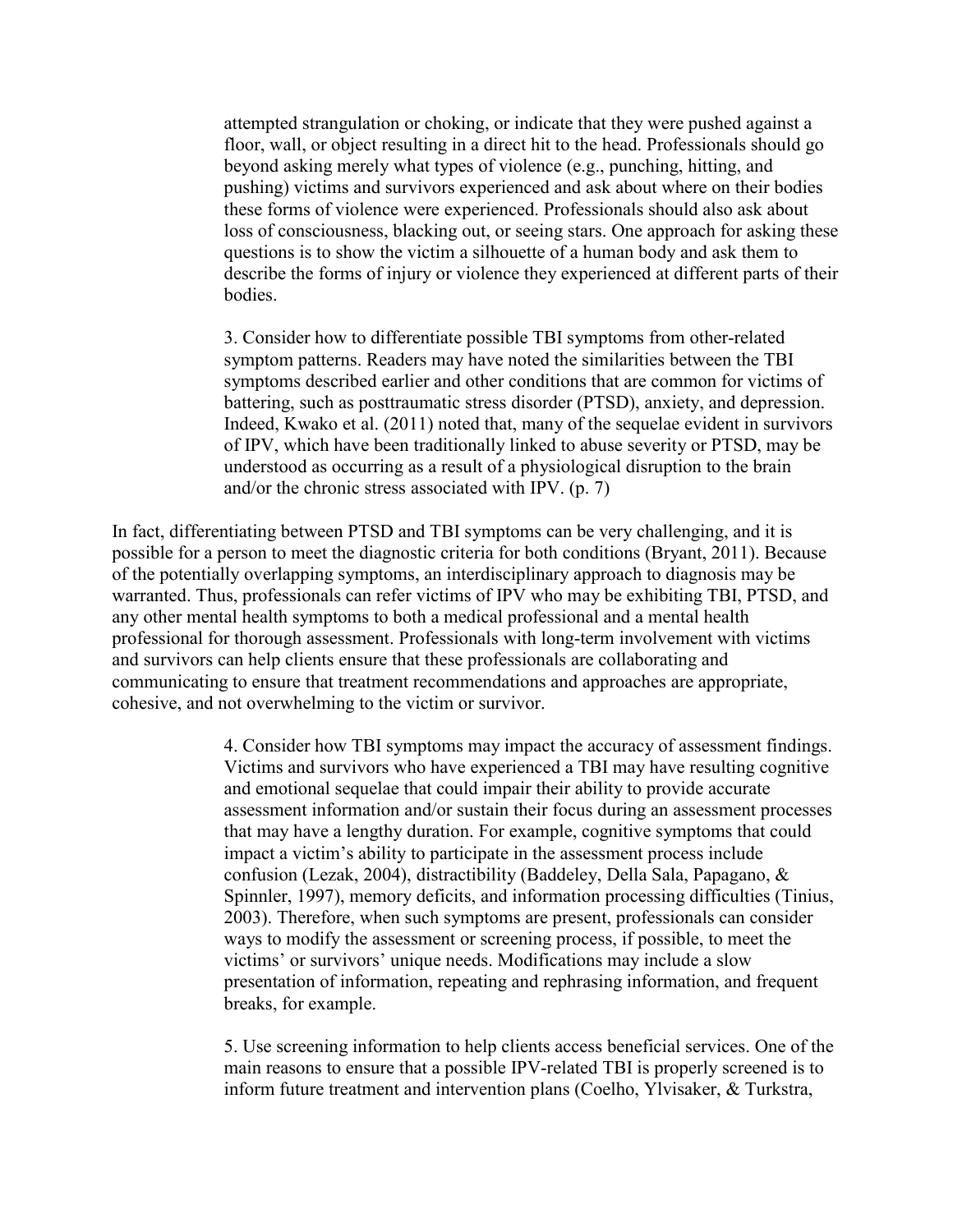2005). When professionals refer victims and survivors for additional assessment, they should discuss with their clients whether they would grant the professionals permission to access the assessment findings and/or communicate with the specialists who completed the in-depth TBI assessment. Professionals with limited knowledge about TBI symptoms and how these symptoms impact day-today functioning should consult with other TBI specialists on how to address clients' unique needs and symptoms in the delivery of services and interventions.

#### **Practice Considerations**

The suitability and appropriateness of intervention practices may be impacted by the presence of an IPV-related TBI. As such, the following nine recommended practices relate to services and/or legal interventions that professionals may offer to victims and survivors of IPV:

> 1. Understand TBI treatment and rehabilitation options that are available in your community, so you can support clients who are receiving them. There are seven main purposes for cognitive rehabilitation for individuals who have experienced a TBI: (a) restoring prior functioning, (b) developing compensatory strategies for new skill and functioning deficits, (c) increasing the patient's awareness of these new deficits, (d) enhancing the patient's mood and emotional regulation, (e) helping the individual return to work, (f) integrating the patient into the community, (g) preventing harmful behaviors to oneself or others, and (h) emphasizing the imperative for rest following a TBI and the urgency of preventing subsequent injuries (Dams-O'Connor & Gordon, 2010). Treatment options may include the following: patient monitoring for worsening symptoms, pain relievers, other medications, surgery, and post-injury rehabilitation (e.g., occupational, physical, and/or speech-language therapy; medication) (BIAA, 2014; Mayo Clinic, 2014). It is important for professionals to identify treatment options and other resources in their communities, in order to effectively link clients to services they need.

> 2. Encourage victims and survivors with TBI to seek early treatment from a TBI specialist. Not only is appropriate treatment important for recovery from a TBI, but whenever possible, people at risk for TBI should receive services immediately following the injury (Kwako et al., 2011). The consequences of a TBI can be long term and severe. Early intervention is critical to ensuring proper care and for improving the prognosis for recovery (CDC, 2014). Victims of IPV may be hesitant to seek help for a variety of reasons, including safety concerns, shame, fear that they will lose custody of their children, or fear of getting their partners in trouble, especially, if they are economically dependent on them. Therefore, they may be hesitant to seek help for any reason, including addressing a possible TBI. However, professionals can talk with clients about how important early intervention is to the successful recovery from a TBI and help clients identify ways that they may be able to seek help in a manner that addresses the reasons they are hesitant to do so.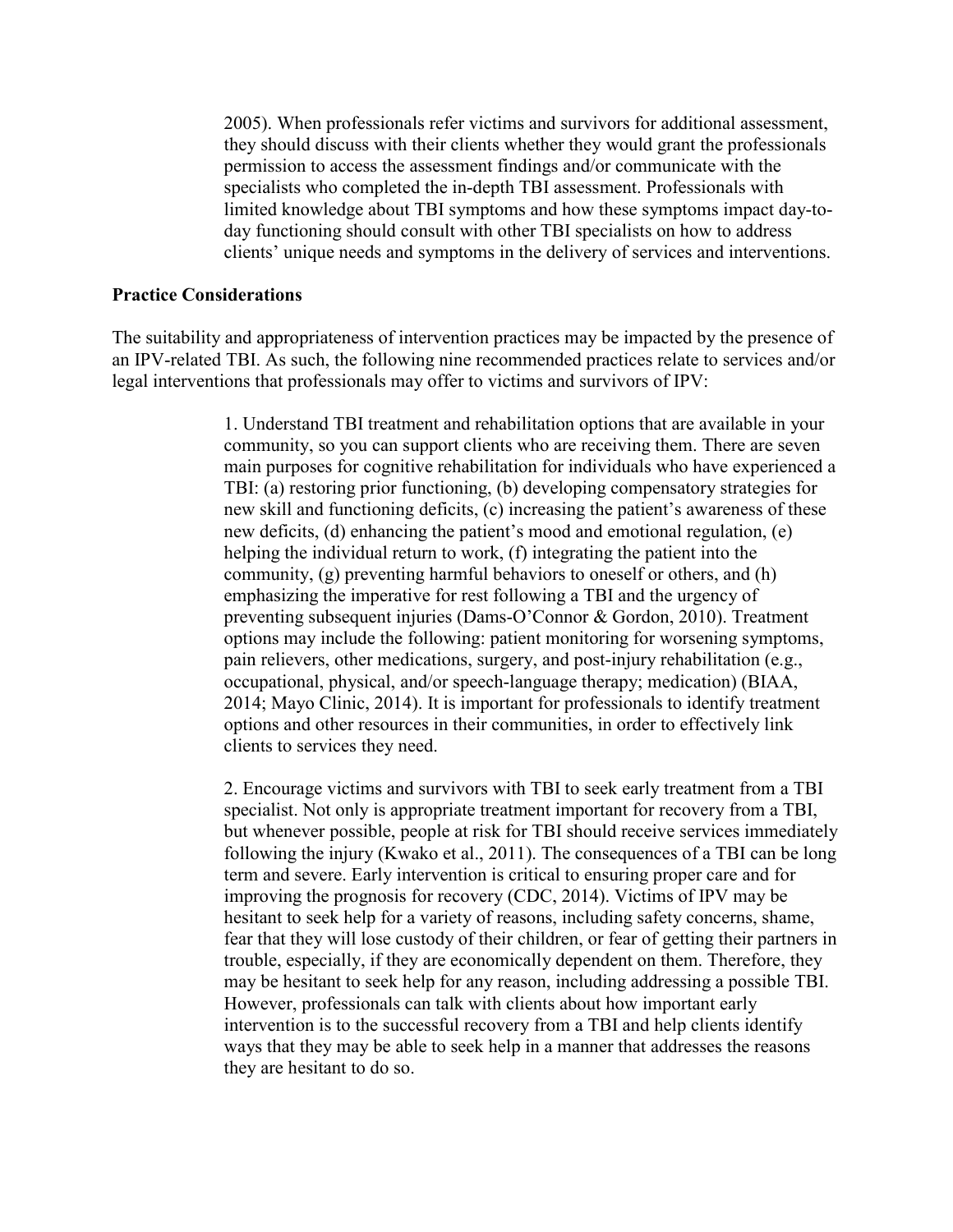3. Account for TBI symptoms in the safety planning process. Safety planning is a widely used intervention to help IPV victims identify strategies to enhance their safety in potentially harmful IPV-related situations (Murray et al., 2015). Both TBI-related symptoms and treatment considerations may need to be considered when developing a safety plan for an affected client. For example, the memory loss associated with a TBI may make it difficult for a client to remember strategies outlined on a safety plan. Because clients may not be able to safely bring a paper version of their safety plan into their home (e.g., if the abuser lives in the home), professionals can help clients find a safe way to write down safety planning information (BIAA, 2014; CDC, 2014), such as electronically or by leaving the information with a friend.

Other relevant issues that safety plans can address include finding safe places where the client can rest during recovery from a TBI, identifying locations in their home where they may be less at risk of injury to the head (e.g., where there are fewer hard surfaces), and identifying ways for the client to access treatment more quickly if there is a reinjury.

4. Maintain contact (as appropriate) with other involved professionals (e.g., doctors and rehabilitation professionals) and other supportive people in the clients' lives to identify new needs as they arise. Professionals working with victims and survivors of IPV can enlist the support of other relevant professionals, as well as members of clients' social support networks, to help promote optimal recovery from a TBI. Appropriate documentation of clients' permission to release confidential information may be needed to facilitate interprofessional collaborations. Professionals also can help clients reach out for credible patient information resources, such as through their state-level affiliates of the BIAA (see http://www.biausa.org/state-affiliates.htm). To enhance the support available in clients' support networks, professionals can help trusted people in their lives understand the nature of the IPV and TBI and develop strategies for providing additional help, as appropriate.

5. Support the client in health-promoting behaviors that aid in recovery from TBI. Medical assessment and rehabilitation are critical for recovery from a TBI. Therefore, professionals can help clients report any potential IPV-related TBI to their primary care physicians, who can then make a referral to a brain injury specialist to provide individualized suggestions to enhance recovery. In addition, the BIAA (2014) and CDC (2014) recommend the following behaviors and strategies to suggest to clients to support their recovery from a TBI. First, following an injury to the head or neck, encourage the client to rest and be still with minimal stimulation (e.g., minimal technology/screen time) for at least a few days. Second, clients should be mindful of their physical and mental health in the days and weeks following an injury in order to identify if any symptoms get worse, or if new symptoms emerge, and if so, they should seek medical attention immediately. Third, clients should take time before getting back to normal daily routines, and they should gradually ease into resuming activities, with proper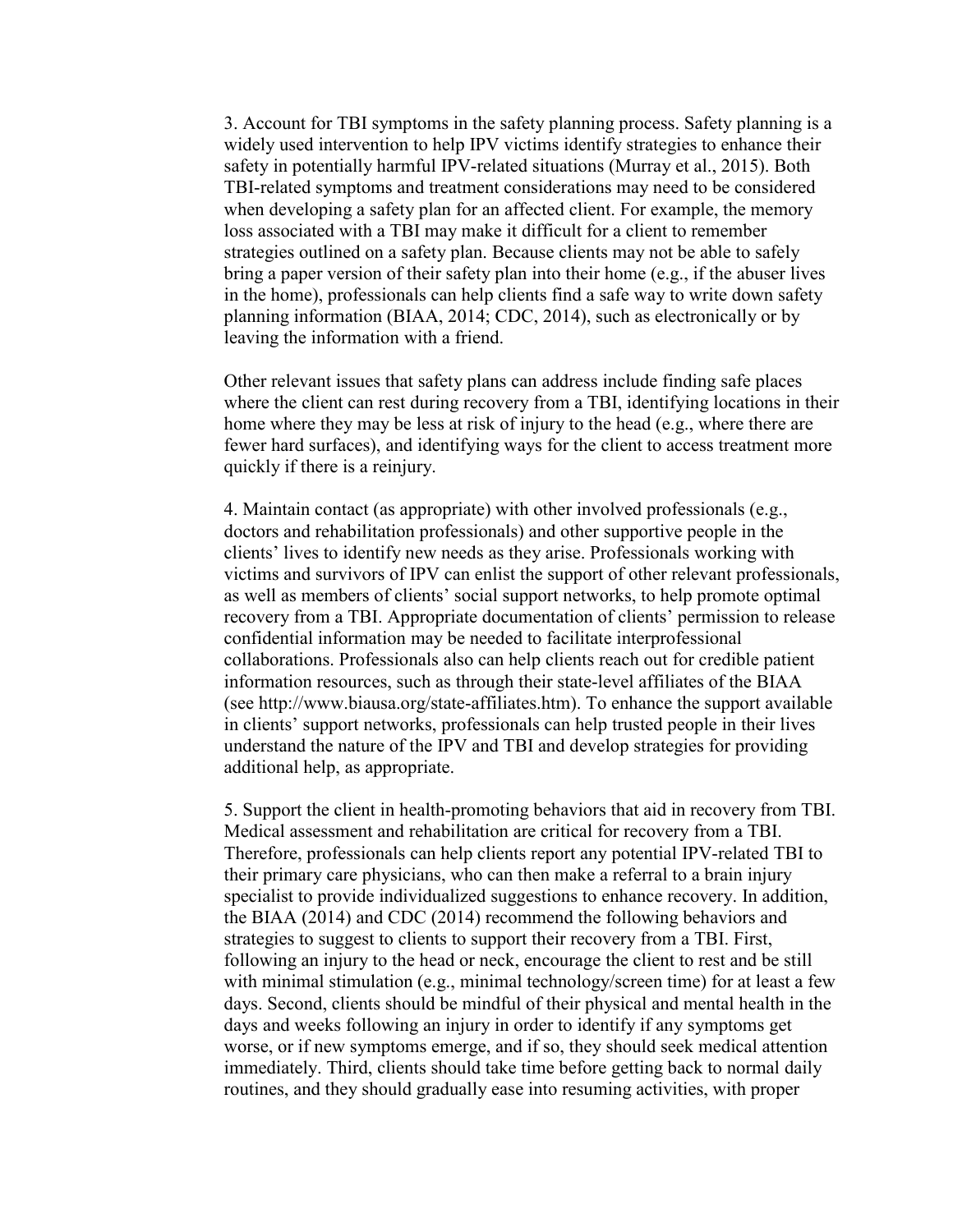clearance from a medical professional. Fourth, as reaction times may be slowed, it may be unsafe to do such activities as driving or using heavy machinery. Clients should ensure that these activities are permissible before engaging in them. In general, clients should avoid engaging in physically or emotionally intense activities until symptoms are resolved or until they receive clearance from their medical care team. Fifth, clients should avoid using alcohol or nonprescribed drugs without having clearance from a medical professional. Sixth, it is very important for clients to take all steps possible to avoid further injuries to their head or neck, as the risk of severe consequences is magnified with repeat injuries. Finally, clients should make all efforts possible to take overall good care of themselves emotionally and physically to promote optimal wellness following a TBI. Clearly, many of these suggestions may be very difficult to follow in the context of an ongoing abusive relationship, especially, if the client continues to live with the abusive partner. Therefore, professionals can help support victims and survivors of IPV in developing and implementing a plan to take care of their health to the extent possible in the context of their current life and relationship circumstances.

6. Educate other professionals in your community about the importance of identifying TBI early in the context of IPV. Given the lack of media and professional attention that has been given to IPV-related TBI, it is likely that many community-based professionals are not aware of the significant risks and symptoms associated with TBI, especially mTBI. Therefore, professionals with the knowledge about IPV-related TBI can provide educational opportunities (e.g., professional development workshops) to educate involved personnel on the symptoms and types of injuries that may signify the presence of a TBI. Likewise, medical and rehabilitation professionals who work with clients impacted by TBI may need additional training on the dynamics of IPV and safety when working with victims and survivors.

7. Help clients develop problem-solving abilities. The empowerment approach that underlies many services for IPV victims maintains the importance of helping clients make the best decisions for their own lives. Although this focus typically means that clients should be empowered to make decisions for themselves, TBI symptoms (e.g., confusion, impulsivity, poor organization abilities, and attentional deficits) may hinder a client's ability to solve problems and make complex decisions for himself or herself. Therefore, clients with TBIs may benefit from learning formal problem-solving strategies to help increase their capacity to solve problems on their own with the help of a rehabilitation specialist (Cicerone et al., 2005). In particular, professionals can help remind clients that they can take time to make decisions, consider all the options, and determine the best outcome to meet their needs.

8. Help victims and survivors adjust to work and/or educational functioning with consideration of TBI symptoms. Unemployment rates are high among people with a history of TBI (Fraser & Wehman, 1999), and TBI symptoms can impact one's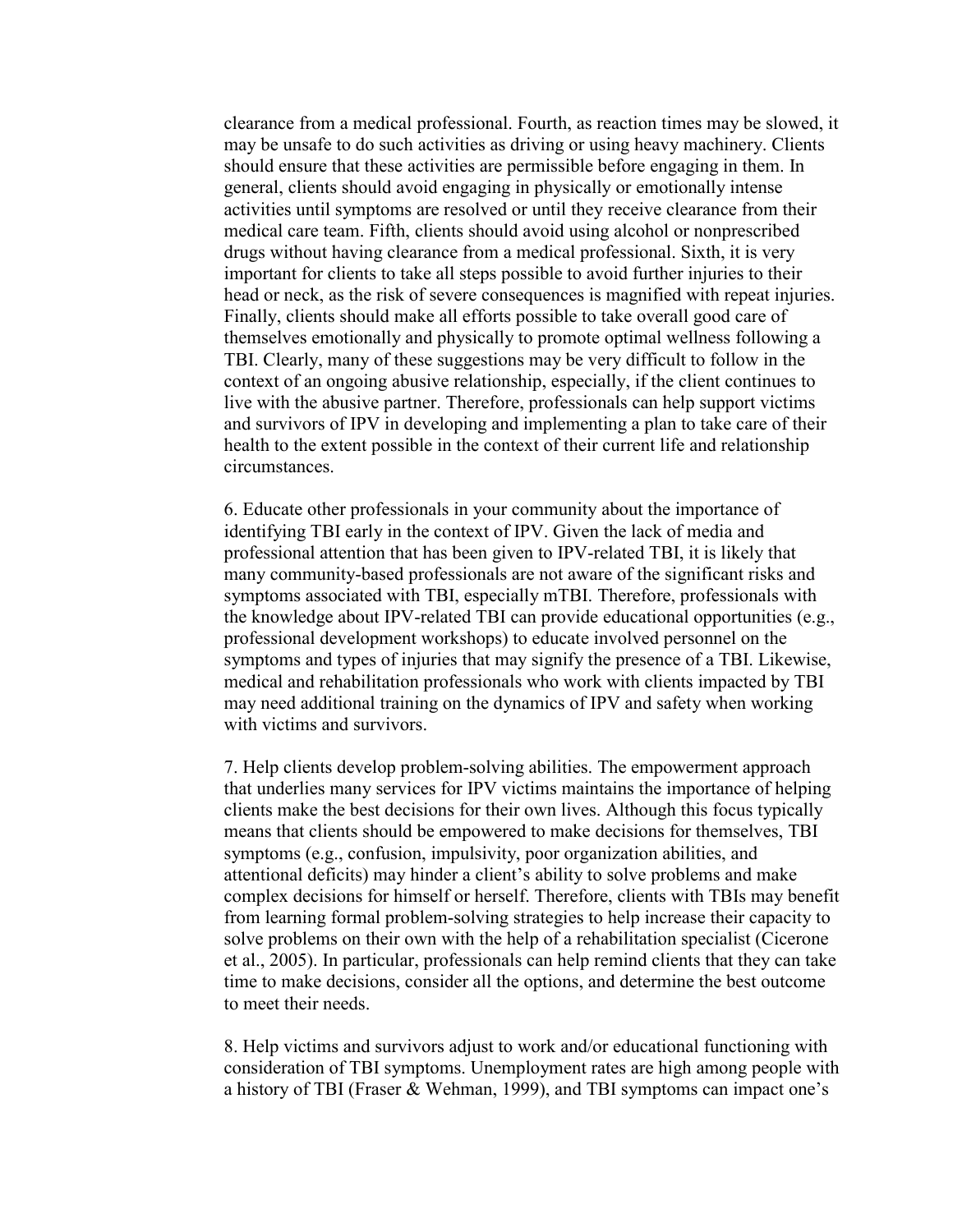ability to function in work and school environments (Hoofien, Gilboa, & Vakil, 2001). However, being able to return to one's career pursuits can offer many benefits for victims and survivors of IPV, including economic self-sufficiency, social connections, and enhanced self-worth (Green et al., 2008). In planning for reentry to work or educational settings in the aftermath of an IPV-related TBI, victims, and survivors may need to redevelop some of their preexisting skills (BIAA, 2014; CDC, 2014). Thus, referrals for vocational rehabilitation or educational training programs may be warranted.

9. Avoid revictimizing and contributing to the stigma that victims and survivors of IPV already face. There is a significant stigma surrounding IPV, and this stigma may prevent victims and survivors from seeking help (Crowe & Murray, 2015; Overstreet & Quinn, 2013). The symptoms associated with TBIs, combined with their potentially long-term impacts, could be perceived as extremely upsetting and demoralizing for IPV victims and survivors. Therefore, care must be given to ensure that clients receive information about a potential or diagnosed TBI in such a way that does not imply that there is something "wrong with them." Likewise, information about the TBI must be protected from abuse perpetrators, who could potentially use that information to further emotionally and verbally denigrate a victim, as well as use the diagnosis against them during legal proceedings. To the extent possible, information about IPV-related TBI should be discussed with clients using a positive tone and through a conversation that highlights clients' strengths and resources and opportunities for healing and recovery. Finally, all interactions with the client should be foregrounded in dignity and respect.

### **Conclusion**

There is growing recognition of the potential for TBI among victims and survivors of IPV. However, to date, there has been little attention paid to how to address TBI in the multidisciplinary, community-based interventions, and treatments for this population. Existing research can inform practices that are responsive, supportive, and ethically sound for survivors who have experienced TBI. However, there remains a critical need for further research and practice developments in this area. The five assessment recommendations and nine practice recommendations described in this article offer a starting point for professionals who work with clients who have a potential or diagnosed IPV-related TBI. However, as new information continues to emerge regarding the dynamics, prevention, and treatment of IPV-related TBI, these recommendations will need to be revised in order to promote the best possible care for victims and survivors.

#### **Article Notes**

**Declaration of Conflicting Interests** The author(s) declared no potential conflicts of interest with respect to the research, authorship, and/or publication of this article.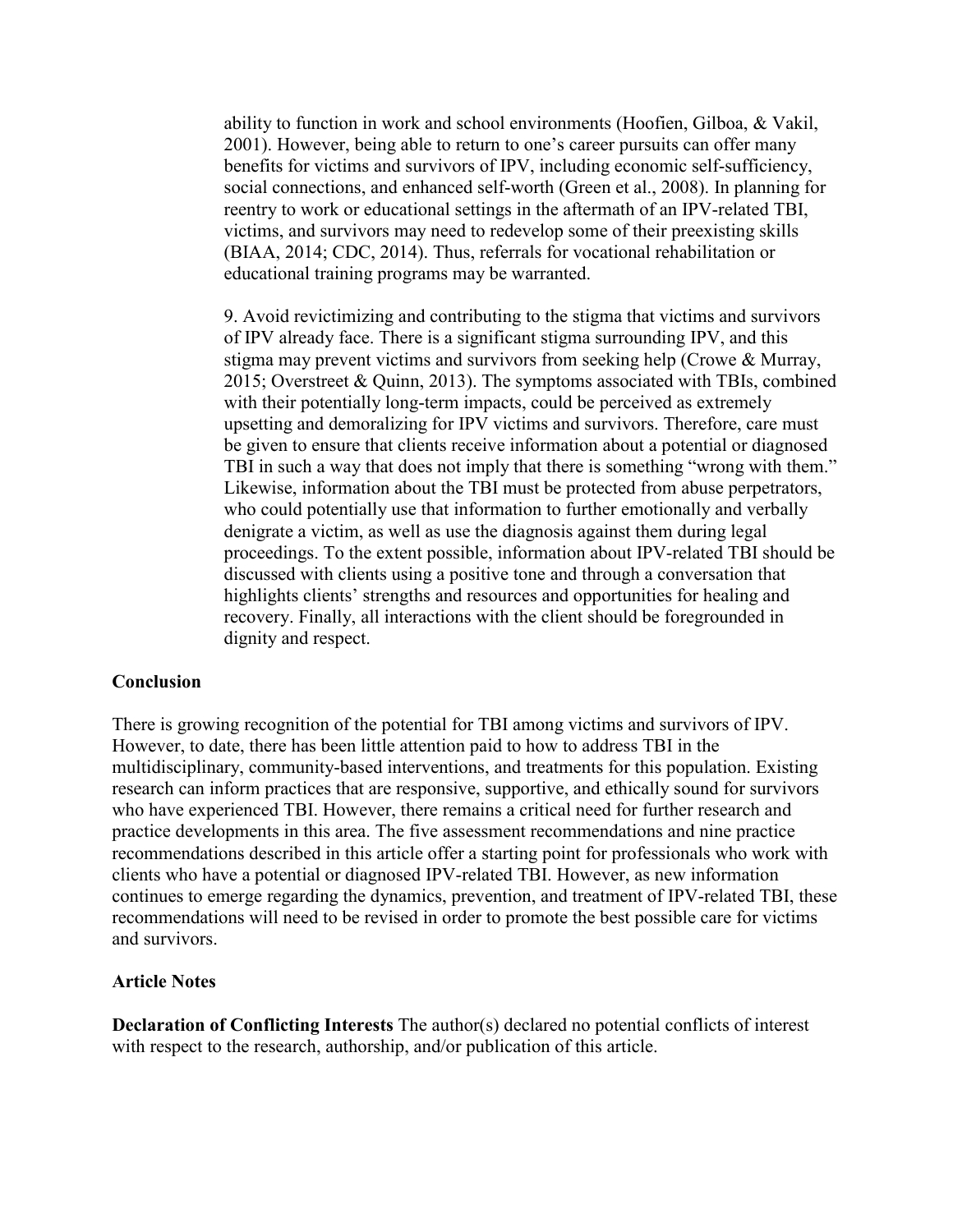**Funding** The author(s) received no financial support for the research, authorship, and/or publication of this article.

# **Author Biographies**

**Christine E. Murray**, PhD, LPC, LMFT, is an associate professor in the Department of Counseling and Educational Development at the University of North Carolina at Greensboro. Her research focuses on how survivors overcome past abuse and the stigma surrounding it.

**Kristine Lundgren**, ScD, CCC-SLP, is an associate professor in the Department of Communication Sciences and Disorders at the University of North Carolina at Greensboro (UNCG) and an assistant professor in the Department of Neurology at the Boston University School of Medicine.

**Loreen N. Olson** (PhD—University of Nebraska) is an associate professor in the Department of Communication Studies at the University of North Carolina at Greensboro. She teaches courses in and conducts research on interpersonal, gender, and family communication.

**Gwen Hunnicutt** is an associate professor of Sociology and Women's and Gender Studies at The University of North Carolina at Greensboro. She received her PhD in Sociology from the University of Mexico. She studies various dimensions of gender violence.

## **References**

- Almeida, R. V., & Durkin, T. (1999). The cultural context model: Therapy for couples with domestic violence. Journal of Marital and Family Therapy, 25, 313–324.
- Arosarena, O. A., Fritsch, T. A., Hsueh, Y., Aynehchi, B., & Haug, R. (2009). Maxillofacial injuries and violence against women. Archives of Facial Plastic Surgery, 11, 48–52.
- Baddeley, A., Della Sala, S., Papagano, C., & Spinnler, H. (1997). Dual task performance in dysexecutive and nondysexecutive patients with a frontal lesion. Neuropsychology, 11, 187–194.
- Barkhoudarian, G., Hovda, D. A., & Giza, C. C. (2011). The molecular pathophysiology of concussive brain injury. Clinics in Sports Med- icine, 30, 33–48.
- Bazarian, J. J., Cernak, I., Noble-Haeusslein, L., Potolicchio, S., & Temkin, N. (2009). Longterm neurologic outcomes after trau- matic brain injury. Journal of Head Trauma Rehabilitation, 24, 439–451.
- Blumbergs, P. C., Scott, G., Manavis, J., Wainwright, H., Simpson, D. A., & McLean, A. J. (1994). Staining of amyloid precursor protein to study axonal damage in mild head injury. Lancet, 344, 1055–1056.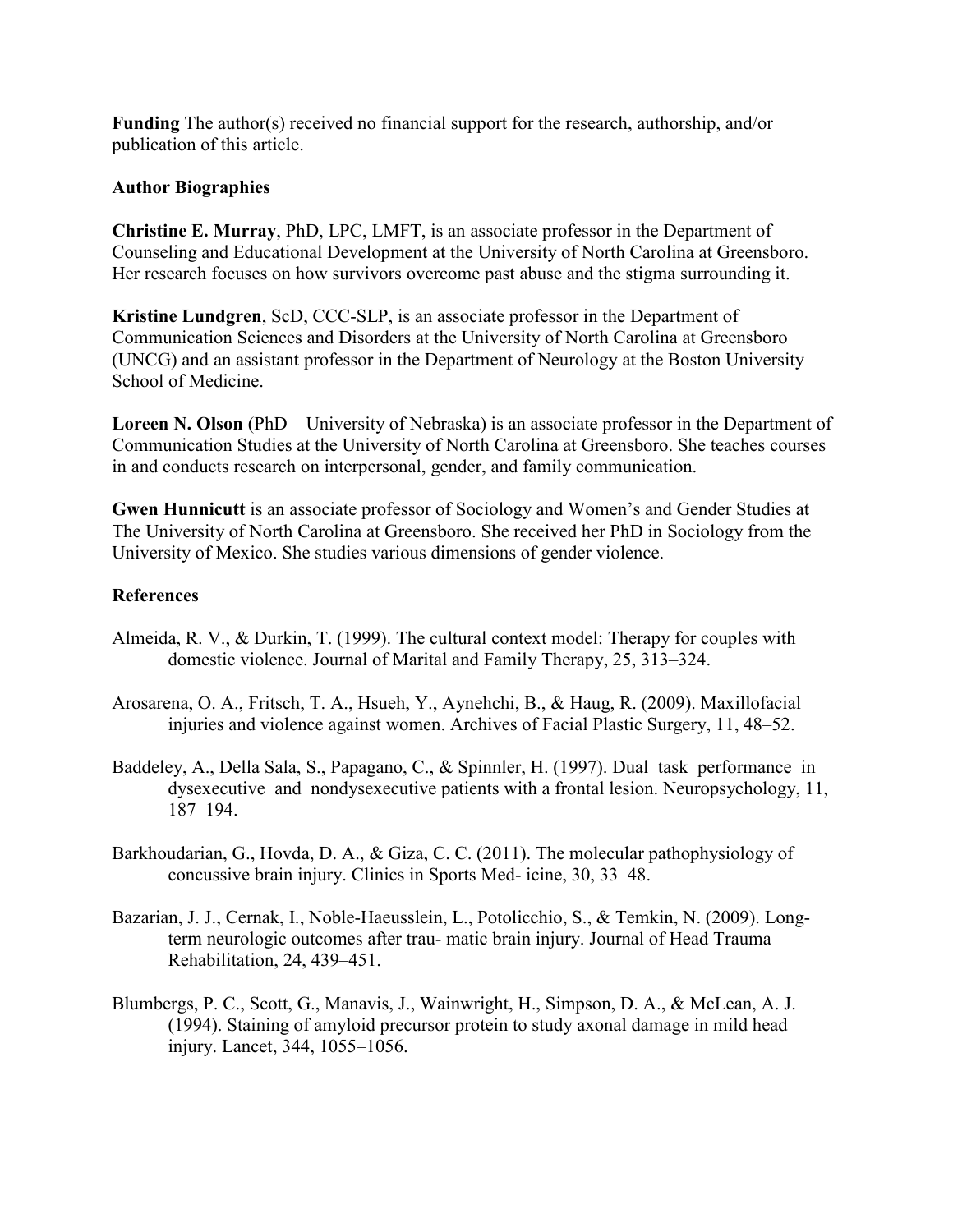- Borg, J., Holm, L., Pelosos, P. M., Cassidy, J. D., Carroll, L. J., von Holst, H., ... Yates, D. (2004). Non-surgical intervention and cost for mild traumatic brain injury: Results of the WHO Collaborating Centre Task Force on Mild Traumatic Br[ain Injury. Journal of](http://www.ncbi.nlm.nih.gov/pubmed/15083872) Rehabilitative Medicine, 43 (Suppl), 76–83. Retrieved from <http://www.ncbi.nlm.nih.gov/pubmed/15083872>
- Brain Injury Association of America. (2014). About brain injury. Retrieved June 16, 2014, from [http://www.biausa.org/about-](http://www.biausa.org/about-brain-injury.htm) [brain-injury.htm](http://www.biausa.org/about-brain-injury.htm)
- Bryant, R. (2011). Post-traumatic stress disorder vs. traumatic brain injury. Dialogues in Clinical Neuroscience, 13, 251–262.

Centers for Disease Control and Prevention. (2014). Injury prevention & control: Traumatic brain injury. Retrieved June 16, 2014, fro[m](http://www.cdc.gov/TraumaticBrainInjury/) <http://www.cdc.gov/TraumaticBrainInjury/>

- Cicerone, K., Dahlberg, C., Malec, J. F., Langenbahn, D. M., Felicetti, T., Kneipp, S., ... Catanese, J. (2005). Evidenced-based cognitive reha- bilitation: Updated review of the literature from 1998 through 2002. Archives of Physical and Medical Rehabilitation, 86, 1681–1692.
- Coelho, C., Ylvisaker, M., & Turkstra, L. (2005). Nonstandardized assessment approaches for individuals with TBI. Seminars in Speech and Language, 26, 223–241.
- Crowe, A., & Murray, C. E. (2015). Stigma from professional helpers toward survivors of intimate partner violence. Partner Violence, 6, 157–179.
- Dams-O'Connor, K., & Gordon, W. A. (2010). Role and impact of cognitive rehabilitation. Pychiatry Clinics of North America, 33, 893–904. doi: 10.1016/j.psc.2010.08.002
- Delaney, J. S., Abuzeyad, F., Correa, J. A., & Foxford, R. (2005). Rec- ognition and characteristics of concussions in the emergency department population. The Journal of Emergency Medicine, 29, 189–197.
- Diaz-Arrastia, R., & Baxter, V. K. (2006). Genetic factors in outcome after traumatic brain injury: What the human genome project can teach us about brain trauma. The Journal of Head Trauma Rehabi- litation, 21, 361–374.

Dikmen, S. S., Ross, B. L., Machamer, J. E., & Temkin, N. R. (1995). One year psychosocial outcome in head injury. Journal of Interna- tional Neuropsychological Society, 1, 67–77.

Faul, M., Xu, L., Wald, M., & Coronado, V. (2010). Emergency department visits, hospitalizations, and deaths 2002-2006. Atlanta, GA: Centers for Disease Control and Prevention, National Center for Injury Prevention and Control. Retrieved April 17, 2015, from [http://www.cdc.gov/traumaticbraininjury/pdf/blue\\_book.pdf](http://www.cdc.gov/traumaticbraininjury/pdf/blue_book.pdf)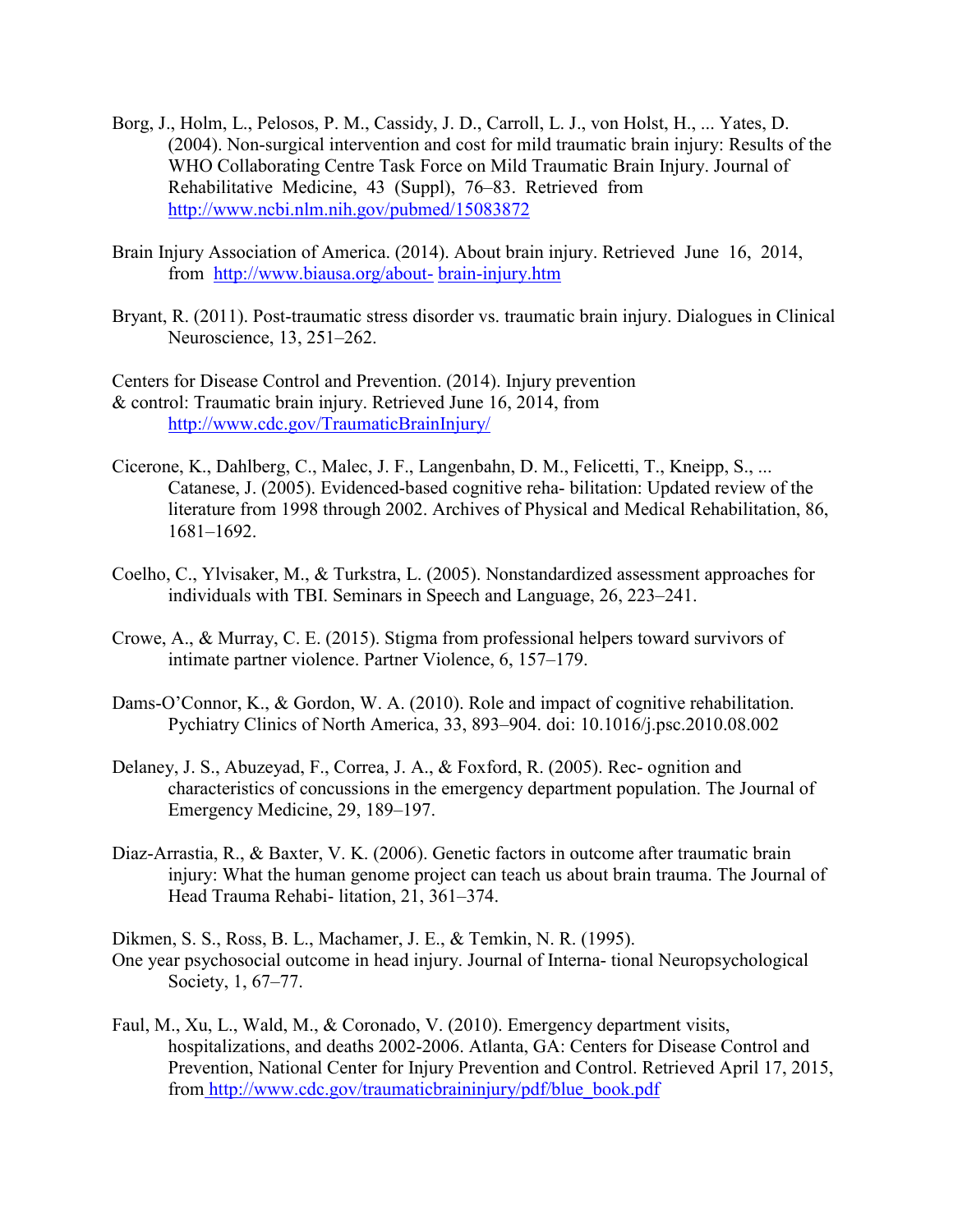- Giza, C., & Hovda, D. (2001). The neurometabolic cascade of concus- sion. Journal of Athletic Training, 36, 228–235.
- Green, R. E., Colella, B., Hebert, D. A., Bayllely, M., Kang, H. S., Till, C., & Monette, G. (2008). Prediction of return to productivity after severe TBI: Investigations of optimal neuropsychological tests and timing of assessment. Archives of Physical Medicine and Rehabilitation, 89, S51–S60.
- Gronwall, D., & Wrightson, P. (1975). Cumulative effect of concus- sion. The Lancet, 306, 995– 997.
- Hoofien, D., Gilboa, A., & Vakil, E. (2001). TBI 10-20 years later: A comprehensive outcome study of psychiatric symptomatology, cognitive abilities and psychosocial functioning. Brain Injury, 15, 189–209.
- Iverson, G. L., Lange, R. T., Gaetz, M., & Zasler, N. (2012). Mild trau- matic brain injury. In N. D. Zasler, D. I. Katz, & R. D. Zafonte (Eds.), Brain injury medicine: Principles and practice (2nd ed., pp. 434–469). New York, NY: Demos Medical Publishing.
- Jackson, H., Philip, E., Nuttall, R. L., & Diller, L. (2002). Traumatic brain injury: A hidden consequence for battered women. Profes- sional Psychology: Research and Practice, 33, 39–45.
- Jennett, B., Snokek, J., Bond, M., & Brooks, N. (1981). Disability after severe head injury: Observations on the use of the Glasgow outcome scale. Journal of Neurology, Neurosurgery, and Psychia- try, 44, 285–293.
- Katz, D. I., & Alexander, M. P. (1994). Traumatic brain injury: Pre- dicting course of recovery and outcome for patients admitted to rehabilitation. Archives of Neurology, 51, 661–670.
- Kwako, L. E., Glass, N., Campbell, J., Melvin, K. C., Barr, T., & Gill,
- J. M. (2011). Traumatic brain injury in intimate partner violence: A critical review of outcomes and measures. Trauma, Violence, & Abuse, 12, 115–126. doi:10.1177/1524838011404251
- Lezak, M. D. (2004). Neuropsychological assessment (4th ed.). New York, NY: Oxford University Press.
- Mayo Clinic. (2014). Diseases and conditions: Traumatic brain injury. Retrieved June 15, 2014, from [http://www.mayoclinic.](http://www.mayoclinic.org/diseases-conditions/traumatic-brain-injury/basics/treatment/con-20029302) [org/diseases-conditions/traumatic-brain](http://www.mayoclinic.org/diseases-conditions/traumatic-brain-injury/basics/treatment/con-20029302)[injury/basics/treatment/](http://www.mayoclinic.org/diseases-conditions/traumatic-brain-injury/basics/treatment/con-20029302) [con-20029302](http://www.mayoclinic.org/diseases-conditions/traumatic-brain-injury/basics/treatment/con-20029302)
- McKee, A. C., Cantu, R. C., Nowinski, C. J., Hedley-Whyte, E. T.,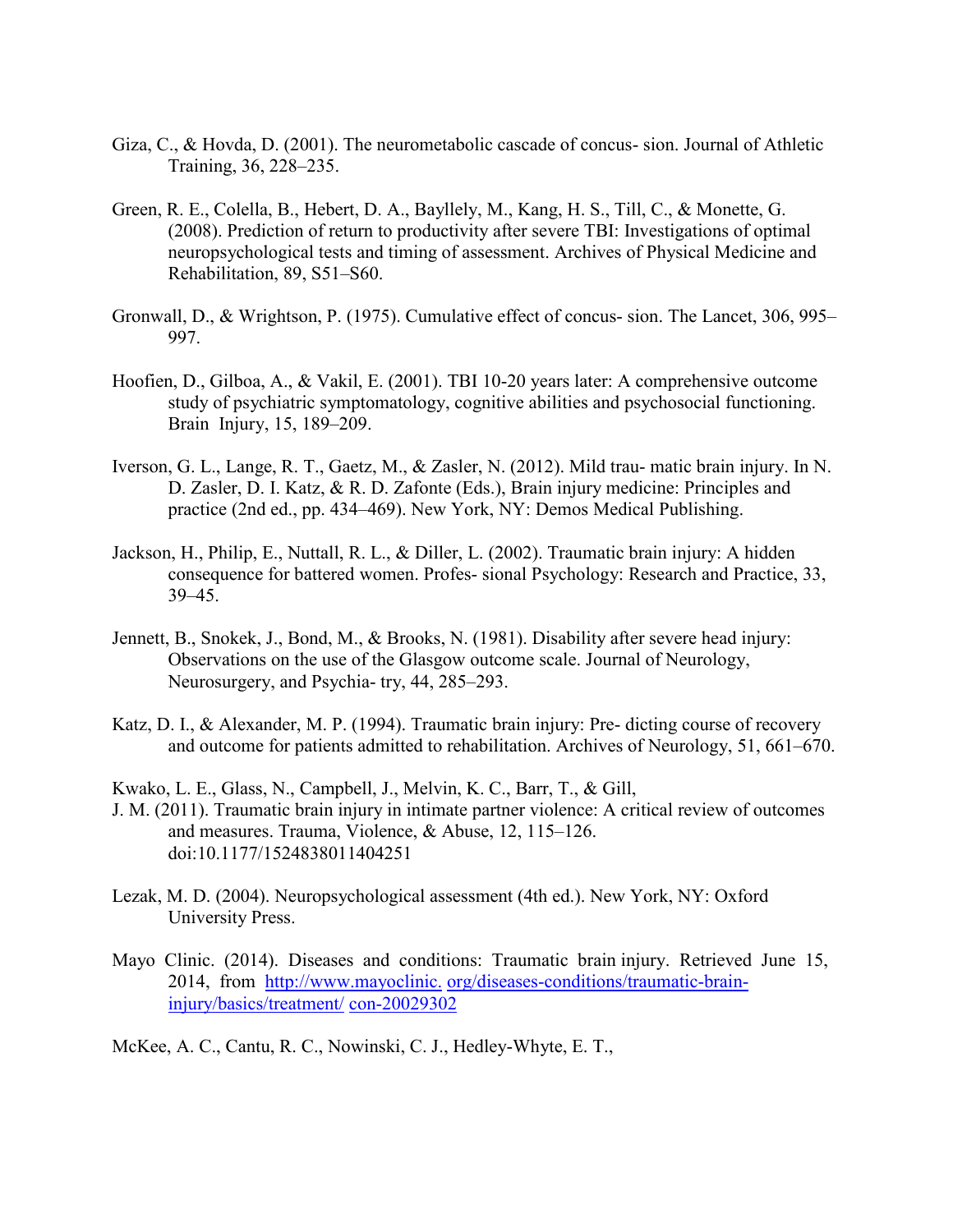- Gavett, B. E., Budson, A. E., ... Stern, R. A. (2009). Chronic trau- matic encephalopathy in athletes: Progressive tauopathy after repe- titive head injury. Journal of Neuropathology & Experimental Neurology, 68, 709–735.
- Mechanic, M. B., Weaver, T. L., & Resick, P. A. (2008). Risk factors for physical injury among help-seeking battered women: An explo- ration of multiple abuse dimensions. Violence Against Women, 14, 1148–1165.
- Mild Traumatic Brain Injury Committee, American Congress of Reha- bilitation Medicine, Head Injury Interdisciplinary Special Interest Group. (1993). Definition of mild traumatic brain injury. Journal of Head Trauma Rehabilitation, 8, 86–87.
- Murray, C. E., & Graves, K. N. (2012). Responding to family violence. New York, NY: Routledge.
- Murray, C. E., Horton, G. E., Johnson, C. H., Notestine, L., Garr, B., Marsh, A., .. . Doom, E. B. (2015). Domestic violence service pro- viders' perceptions of safety planning: A focus group study. Jour- nal of Family Violence, 30, 381–392.
- Novack, T., Alderson, A., Bush, B., Meythale, J., & Canupp, K. (2000). Cognitive and functional recovery at 6 and 12 months post-TBI. Brain Injury, 14, 987–996.
- Overstreet, N. M., & Quinn, D. M. (2013). The intimate partner vio- lence stigmatization model and barriers to help seeking. Basic and Applied Social Psychology, 35, 109–122.
- Picard, M., Scarisbrick, D., & Paluck, R. (1991). HELPS. New York, NY: Comprehensive Regional TBI Rehabilitation Center.
- Ponsford, J., Willmott, C., Rothwell, A., Cameron, P. A. K., Nelms, R., Curran, C., & Ng, K. (2000). Factors influencing outcome following mild traumatic brain injury in adults. Journal of the International Neuropsychological Society, 6, 568–579.
- Roberts, A. R., & Kim, J. H. (2005). Exploring the effects of head injuries among battered women: A qualitative study of chronic and severe women battering. Journal of Social Service Research, 32, 33–48.
- Ruff, R. M., Iverson, G. L., Barth, J. T., Bush, S. S., & Broshek, D. K., and the NAN Policy and Planning Committee. (2009). Recommendations for diagnosing a mild traumatic brain injury. Archives of Clinical Neuropsychology, 24, 3–10.
- Ruff, R., & Jurica, P. (1999). In search of a unified definition of mild traumatic brain injury. Brain Injury, 13, 943–952.
- Straus, M. A., Hamby, S. L., Boney-McCoy, S., & Sugarman, D. B. (1996). The revised Conflict Tactics Scale (CTS2): Development and preliminary psychometric data. Journal of Family Issues, 17, 283–316.